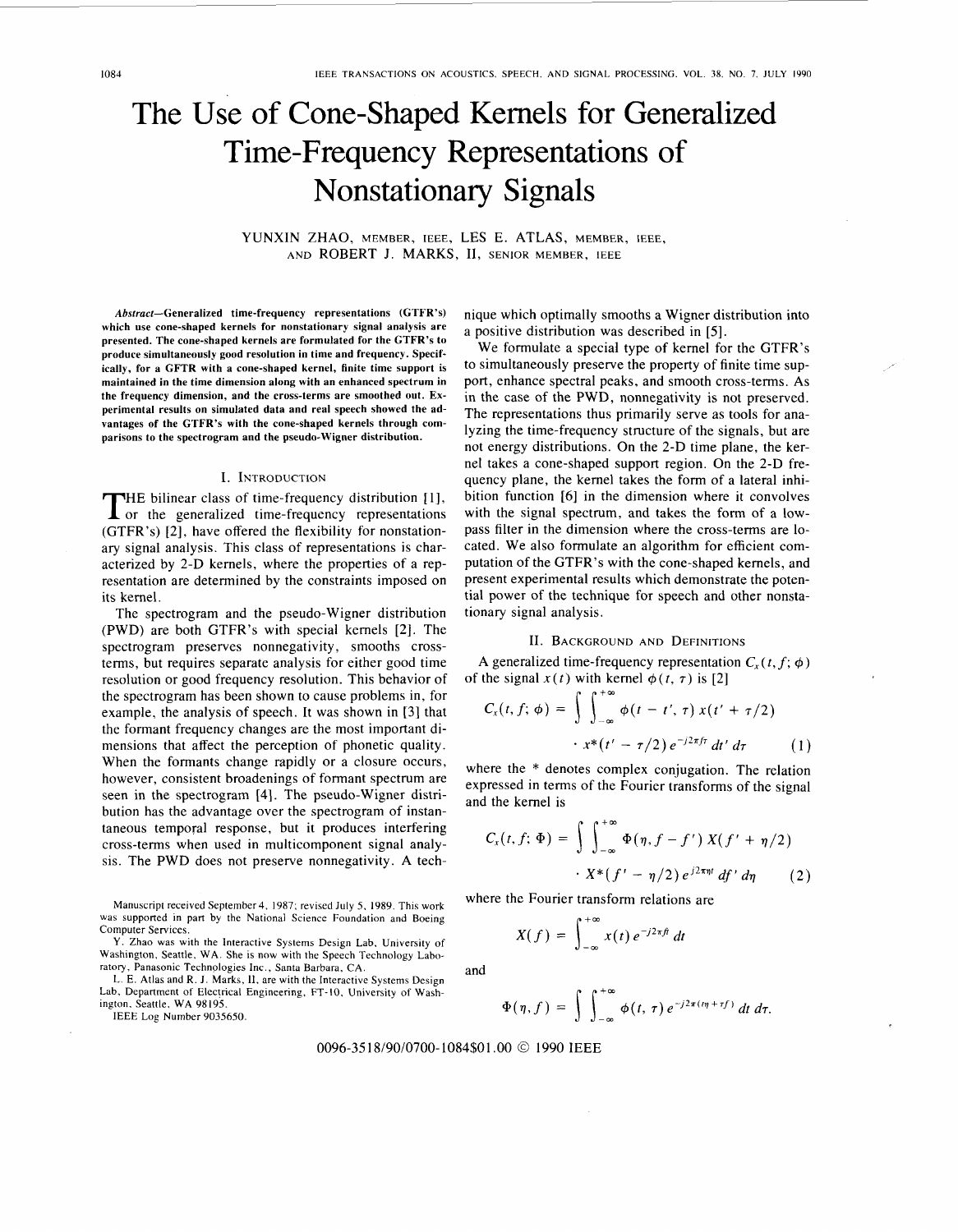Equation (1) shows that a GTFR is obtained through the convolution in time *t* of a kernel  $\phi(t, \tau)$  with the signal correlation  $x(t + (\tau/2))x^*(t - (\tau/2))$  and a Fourier transform in time  $\tau$ . Equation (2) shows that a GTFR is obtained through the convolution in frequency  $f$  of a kernel  $\Phi(\eta, f)$  with the spectrum correlation  $X(f + \eta/2)$  $X^*(f - \eta/2)$ , and followed by an inverse Fourier transform in frequency  $\eta$ . For a discrete time GTFR, we follow the definition of the discrete **PWD** given in (71 and put it analogously to (1)

$$
C_x(n, m; \phi) = 2 \sum_{n'=n-L}^{n+L} \sum_{k=-L}^{L} \phi(n - n', k) x(n' + k)
$$
  
 
$$
\cdot x^*(n' - k) e^{-j(2\pi/M)mk} \qquad |m| \le L
$$

$$
f_{\rm{max}}
$$

**(3)** 

where  $M = 2L + 1$ .

The kernels of the spectrogram and the PWD in terms of the GTFR's can be derived from (1) and (2). The two representations are commonly defined with respect to a sliding window  $h(t)$  and the signal  $x(t)$  [2]. Assuming  $h(t)$  is real and symmetric, i.e.,  $h(t) = h(-t)$ , the kernels  $\phi(t, \tau)$  and  $\Phi(\eta, f)$  of the PWD are

$$
\phi(t,\,\tau)=\delta(t)\,h^2(\tau/2)\qquad \qquad (4.\text{a})
$$

$$
\Phi(\eta, f) = 4H(2f) * H(2f) \tag{4.b}
$$

where  $H(f)$  is the Fourier transform of  $h(\tau)$  and the \* denotes **l-D** convolution. For the spectrogram, the kernels become

$$
\phi(t, \tau) = h(t + \tau/2) h(t - \tau/2)
$$
 (5.a)

$$
\Phi(\eta, f) = H(f + \eta/2) H(f - \eta/2). \quad (5.b)
$$

Relating these kernels with the definitions of the GTFR's in **(1)** and (2) reveals the properties of the pseudo-Wigner distribution and the spectrogram. Equation (4.a) indicates that the **PWD** kernel does not do smoothing in time **t,** therefore, the **PWD** has good temporal resolution. Equation (4.b) indicates that the kernel is constant in  $\eta$ , it thus cannot suppress cross-terms which are distributed off the  $\eta = 0$  axis [8]. Since  $H(f)$  is a low-pass function, smearing in frequency *f* is introduced through the convolution of the kernel with the signal spectrum. Equation (5 .a) indicates that the spectrogram kernel does temporal smoothing due to its dependency on *f;* (5.b) indicates that the kernel  $\Phi(\eta, f)$  is low pass in both f and  $\eta$ , and the spectrogram thus suppresses cross-terms but also has spectral smearing.

## 111. **CONE-SHAPED KERNEL DESIGN**

## *A. Basic Principle*

A desirable kernel of a GTFR produces good resolution in both time and frequency, and at the same time suppresses cross-terms. Many efforts in improving frequency resolution have focused on the design of windows with energy contained within a small frequency band. On the other hand, it has been shown that lateral inhibition functions are used in human visual and auditory systems in enhancing perceptual signal features [9], [10]. In lateral inhibition circuitry, the output of **a** neuron is a weighted sum of the outputs of neurons within a small neighborhood. The neurons within the center neighborhood (excitatory neighborhood) contribute positively, and those in the surrounding neighborhood (inhibitory neighborhood) contribute negatively. Lateral inhibition functions have long been used in vision for image feature enhancement. The cone-shaped kernels for the GTFR's are constrained to take the form of lateral inhibition functions in frequency *f,* thus they enhance spectral peaks when convolving with the signal spectrum. In the dimension of frequency *q,* suppressing cross-terms requires the kernel be low pass, which is equivalent to the requirement of temporal smoothing on the signal correlation function in terms of (I). Although many forms of temporal smoothing have been introduced in the literature **[8],** the finite time support property of the representations has been invariantly sacrificed. For the cone-shaped kernels, we take the special effort to constrain the temporal smoothing to the extent that the finite time support property is maintained, and at the same time the cross-terms are smoothed to a negligible extent.

## *B. Kernel Derivation*

The notion of spectral enhancement requires that a kernel be a lateral inhibition function in frequency *f.* Since a lateral inhibition function in one domain corresponds to a band support in its Fourier transform domain and vice versa, a constraint is imposed on the support (nonzero region) of the kernel in  $\tau$ . Letting  $S(\phi(t, \tau))$  denote the support region of  $\phi(t, \tau)$ , the constraint becomes

$$
S(\phi(t,\tau)) = \begin{cases} 1 & |\hat{\tau}_1(t)| \leq |\tau| \leq |\hat{\tau}_2(t)| \\ 0 & \text{otherwise} \end{cases}
$$

where  $|\hat{\tau}_1(t)|$  and  $|\hat{\tau}_2(t)|$  denote the lower and upper boundaries of the kernel support region as functions of  $t$ . Since tapering of data in  $\tau$  is necessary to reduce spectral leakage, we simplify the constraint so that the kernel support region is only limited from below by the boundary  $|\hat{\tau}_1(t)|$ . Note that when multiplied by a taper overlapping with the lower boundary, the kernel support will automatically be limited from above. Redefine  $|\hat{\tau}(t)|$  to be the lower boundary function; we then have the constraint on the kernel sqpport region as

$$
S(\phi(t,\tau)) = \begin{cases} 1 & |\tau| \geq |\hat{\tau}(t)| \\ 0 & \text{otherwise.} \end{cases}
$$
 (6)

On the other hand, the constraint on the kernel for maintaining the finite time support property was given in  $\lceil 2 \rceil$  as

$$
\int_{-\infty}^{+\infty} \hat{\phi}(\eta, \tau) e^{j2\pi\eta t} d\eta = 0, \qquad |\tau| < 2|t|
$$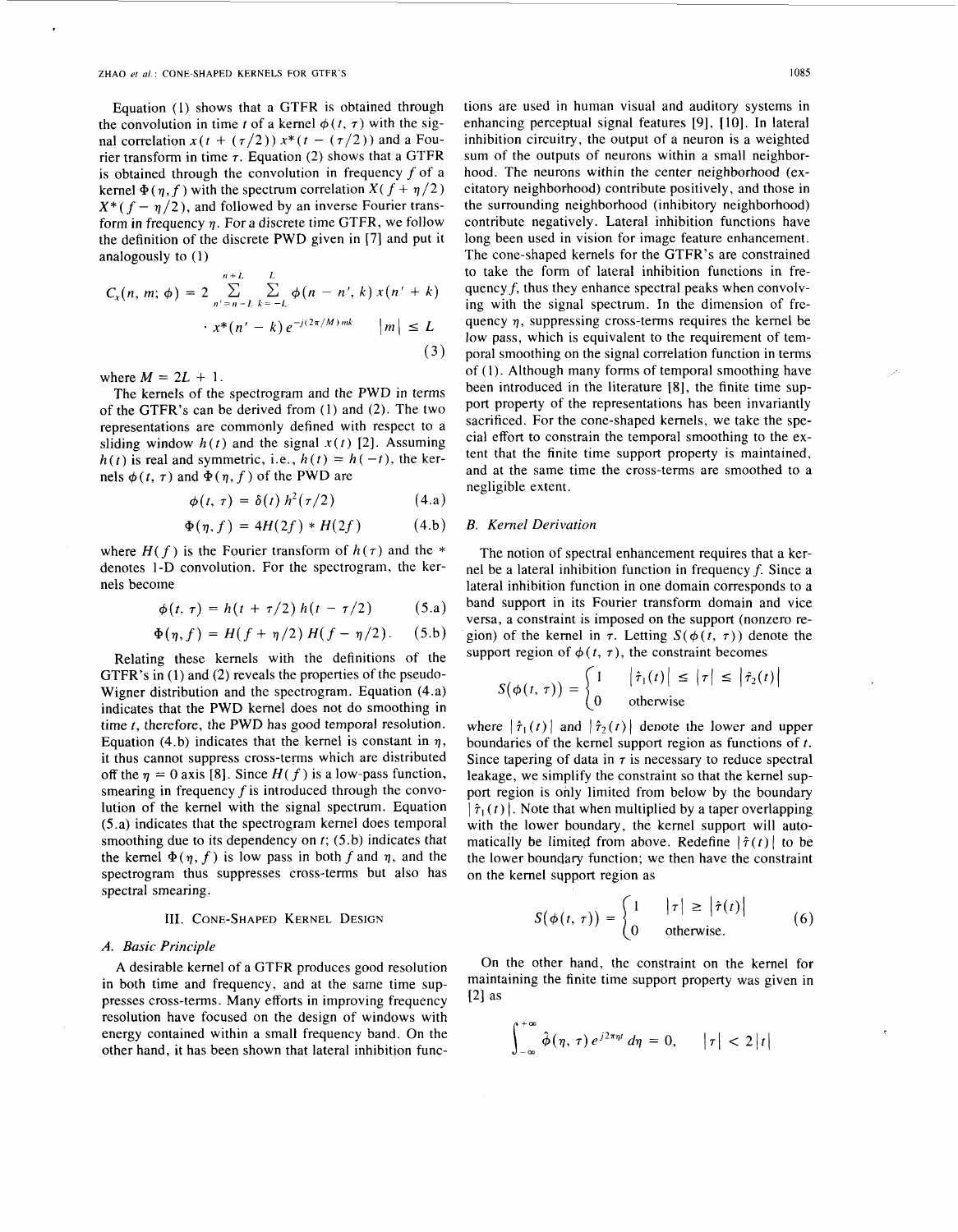where  $\hat{\phi}(\eta, \tau)$  is the Fourier transform of  $\phi(t, \tau)$  in *t*. On the  $(t, \tau)$  plane, this constraint reads

$$
\phi(t,\,\tau)=0\qquad |\tau|<2\,|t|.
$$

This support region of  $\phi(t, \tau)$  is shown as the shaded cone area on the  $(t, \tau)$  plane in Fig. 1. Combining a taper function  $g(\tau)$  with the boundary constant just derived, we arrive at the kernel

$$
\phi(t,\,\tau) = \begin{cases} g(\tau) & |\tau| \geq a|t| \\ 0 & \text{otherwise} \end{cases} \tag{7}
$$

where the parameter *a* adjusts the slopes of the cone with where the parameter *a* adjusts the<br>the constraint that  $2 \le a < \infty$ .<br>The kernel for the discrete ca

The kernel for the discrete case follows a straighforward extension and is in the form

$$
\phi(n, k) = \begin{cases} g(k) & |k| \ge a |n| \\ 0 & \text{otherwise} \end{cases} \tag{8}
$$

where  $|k| \leq L$  and  $|n| \leq L$ . Since *k* is not scaled by a factor of 2 in (3) as is the case of  $\tau$  in (1), the lower bound of *a* is now **1** instead of 2.

Note that the boundary function  $|\hat{\tau}(t)|$  is not limited to the line family  $a |t|$  as long as it falls into the shaded cone region in Fig. 1. For utilizing all lags of signal correlations, however, the function should pass through the origin; and for smoothing the cross-terms, the function should have a certain spread in *t.* 

The analysis of the kernel is done on the 2-D frequency and 2-D time planes. On the  $(\eta, f)$  plane, the function of the kernel in spectral enhancement and cross-term suppression can be visualized; on the  $(t, \tau)$  plane, the function of the kernel in maintaining good resolution for fast-changing spectral peaks and preserving onset time of signals can be visualized.

#### *C. Frequency Analysis of the Kernel*

In the continuous frequency case, the kernel on the  $(\eta, \eta)$ *f)* plane can be obtained through a 2-D Fourier transform on (7), and it takes the form

$$
\Phi(\eta, f) = \left\{ \frac{1}{2} \delta(\eta) \delta(f) + \frac{1}{a\pi^2} \frac{1}{(\eta/a - f) (\eta/a + f)} \right\} * G(f)
$$

where the window  $G(f)$  is assumed to be Gaussian and \* denotes a I-D convolution. The kernel in the discrete case can be obtained by taking the 2-D discrete Fourier transform of (8)

$$
\Phi(l, m) = \sum_{n = -L}^{L} \sum_{k = -L}^{L} \phi(n, k) e^{-j(2\pi/M)(km + nl)}
$$
  

$$
|m| \le L, \quad |l| \le L
$$



Fig. 1. The support region of the GTFR kernel  $\phi(t, \tau)$  for maintaining the finite time support property.

and the kernel for the case  $a = 1$  is

$$
\Phi(l, m) = \left\{ M^2 \delta(l) \delta(m)
$$
  
+ 
$$
\frac{\left(\cos \frac{\pi}{M} l - (-1)^{(l+m)} \cos \frac{\pi}{M} m\right) \cos \frac{\pi}{M} l}{\sin \frac{\pi}{M} (l-m) \sin \frac{\pi}{M} (l+m)} \right\} * G(m).
$$
 (9)

In [Fig. 2](#page-3-0) we compare the frequency responses in *m* of the cone-shaped kernels with angle parameters  $a = 1, 2,$ and the frequency responses of the spectrogram kernel and the PWD kernel, where the solid line is for the spectrogram, the medium dashed line for the PWD, the long dashed line for  $a = 1$ , and the short dashed line for  $a = 2$ , and (a), (b), (c), (d) correspond to the frequency  $l =$ 2, and (a), (b), (c), (d) correspond to the frequency  $l =$ 0, 1, 2, and 3, respectively. The window is  $g(k) =$  $e^{-2\alpha k^2}$ , where  $L = 64$ , and  $\alpha$  is chosen so that  $g(\pm L) =$  $e^{-2\alpha k^2}$ , where  $L = 64$ , and  $\alpha$  is chosen so that  $g(\pm L) = 0.01$ . The displayed frequency range is from  $m = 50$  to 80, centered around  $m = 64$ . The frequency responses are normalized so that the same peak value is maintained by the 4 kernels at the origin on the 2-D frequency plane.

We observe from [Fig. 2](#page-3-0) that when  $l = 0$ , the frequency responses of the spectrogram kernel and the PWD kernel are identical, and the responses of the two cone-shaped kernels are very close. The positive peaks of the spectrogram and the PWD are wider than those of the coneshaped kernels, and the cone-shaped kernels are characterized by the negative lobes on each side of the main positive peak-the shape of a lateral inhibition function. With the frequency *1* increasing, the response of the PWD kernel remains unchanged, but the peak values for other kernels are reducing. The peak value of the spectrogram drops the fastest, and the peak value of the cone-shaped kernels drops faster when  $a = 1$  than when  $a = 2$ . In terms of the filtering property of the kernels in frequency *I,* the spectrogram kernel is low pass with a narrow band, the PWD kernel is all pass, and the cone-shaped kernels

-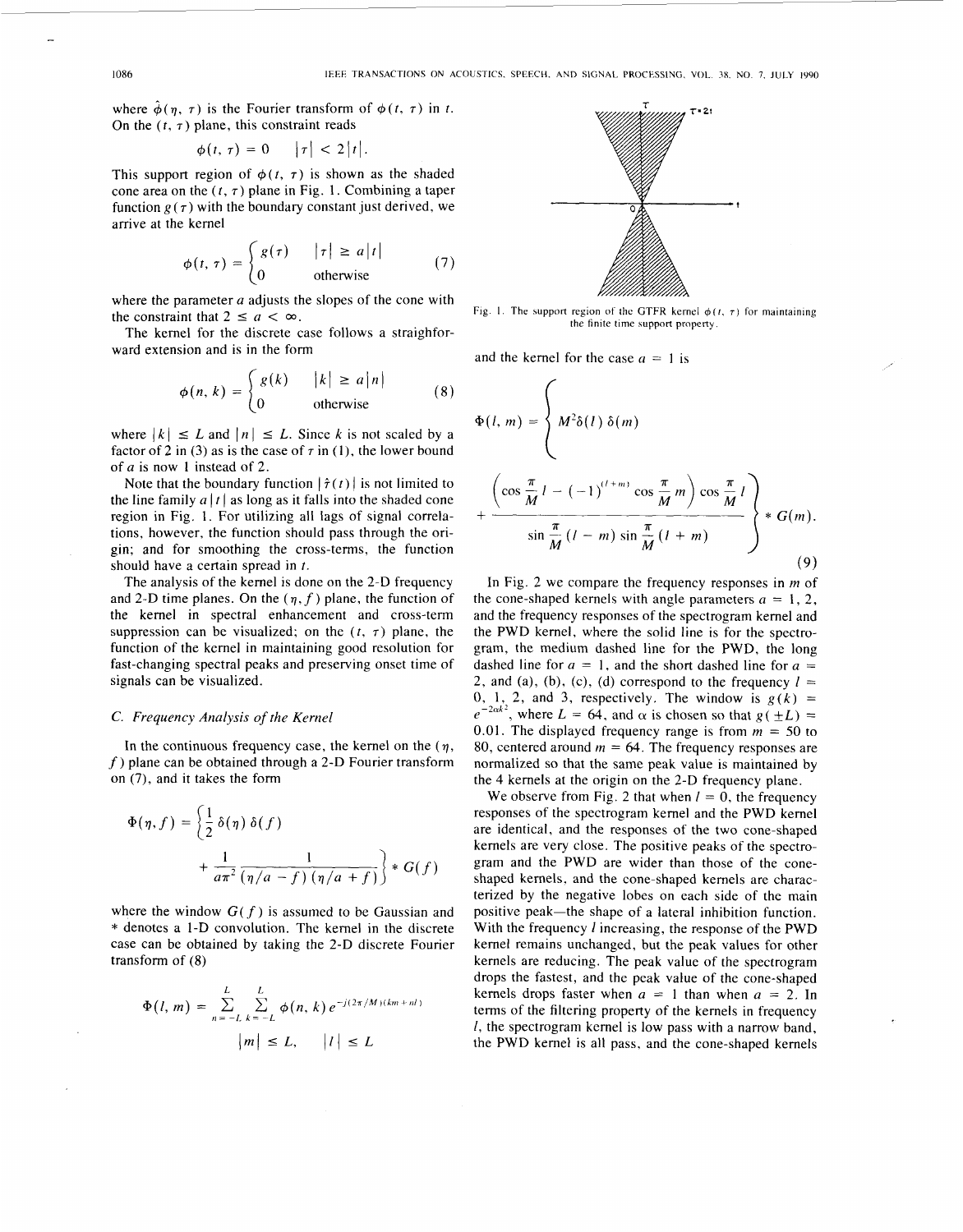<span id="page-3-0"></span>

Fig. 2. The frequency responses of the cone-shaped kernels and the kernels of the spectrogram and the PWD in frequency *m.*  The response points are jointed by lines, where the solid line is for the spectrogram, the medium dashed line for the PWD, the long dashed and the short dashed lines are for the cone-shaped kernels with  $\overline{a} = 1$  and  $a = 2$ , respectively. (a) Frequency  $I = 0$ ; (b) frequency  $I = 1$ ; (c) frequency  $I = 2$ ; (d) frequency  $I = 3$ .

are in between the two cases with the angle parameter a controlling the low-pass bandwidth. To approach the terms,  $a = 1$  is chosen for the cone-shaped kernel in the power of the spectrogram kernel in suppressing crosslater experiment.

+ 
$$
e^{-j2\pi (f_2 - f_1)t} U[t_0 - (t + \tau/2)]
$$
  
\n $\cdot U[(t - \tau/2) - t_0])$   
\n+  $e^{j2\pi f_2\tau} U[(t + \tau/2) - t_0] U[(t - \tau/2) - t_0].$ 

#### *D. Time Analysis* of *the Kernel*

To analyze the effect of the cone-shaped kernel on fastchanging spectral peaks, we consider a signal which changes its tonal frequency from  $f_1$  to  $f_2$  at the time instance  $t_0$ , shown in Fig. 3(a). Let the signal be analytic for simplicity; we have

$$
x(t) = e^{j2\pi f_1 t} U(t_0 - t) + e^{j2\pi f_2 t} U(t - t_0)
$$

where  $U(t)$  is the step function

$$
U(t) = \begin{cases} 1 & t \ge 0 \\ 0 & t < 0. \end{cases}
$$

The correlation function for  $x(t)$  is then

$$
x(t + \tau/2) x^*(t - \tau/2)
$$
  
=  $e^{j2\pi f_1\tau} U[t_0 - (t + \tau/2)] U[t_0 - (t - \tau/2)]$   
+  $e^{j2\pi (f_1 + f_2/2)\tau} (e^{j2\pi (f_2 - f_1)t} U[(t + \tau/2) - t_0])$   
 $\cdot U[t_0 - (t - \tau/2)]$ 

The support region of this function on the  $(t, \tau)$  plane is shown in Fig. 3(b), where the single hatched area to the left of  $t_0$  is for the  $f_1$  term, the right one for the  $f_2$  term, and the double hatched area for the cross-terms. It is easy to visualize that when the cone-shaped kernel is moving along the time axis *t*, the  $f_1$  and the  $f_2$  terms are not smoothed together. Although the cross-terms are smoothed into the  $f_1$  component when  $t < t_0$ , and into the  $f_2$  component when  $t > t_0$ , these cross-terms are attenuated by the smoothing of the kernel along time *t* on the components  $e^{j2\pi (f_2 - f_1)t}$  and  $e^{-j2\pi (f_2 - f_1)t}$ . Equivalently, the low-pass filtering of the kernel in  $\eta$  can filter out the cross-terms since these terms are displaced off the  $\eta = 0$ axis by  $\pm (f_2 - f_1)$ . On the other hand, when a spectrogram kernel is moving along the time axis *t*, the  $f_1$  and  $f_2$ components are smoothed together. The boundary of the frequency change is thus smeared. In Fig. 3(c) we show a comparison of the spectrogram and the GTFR with a cone-shaped kernel for the signal  $x(t) = \sin 2\pi f_1 t U(t_0)$  $- t$ ) + sin  $2\pi f_2 tU(t - t_0)$ , where  $f_1$  is 2 kHz and  $f_2$  is 4.5 kHz. Shown from top to bottom is the signal, the spectrogram, and the GTFR with the cone-shaped kernel.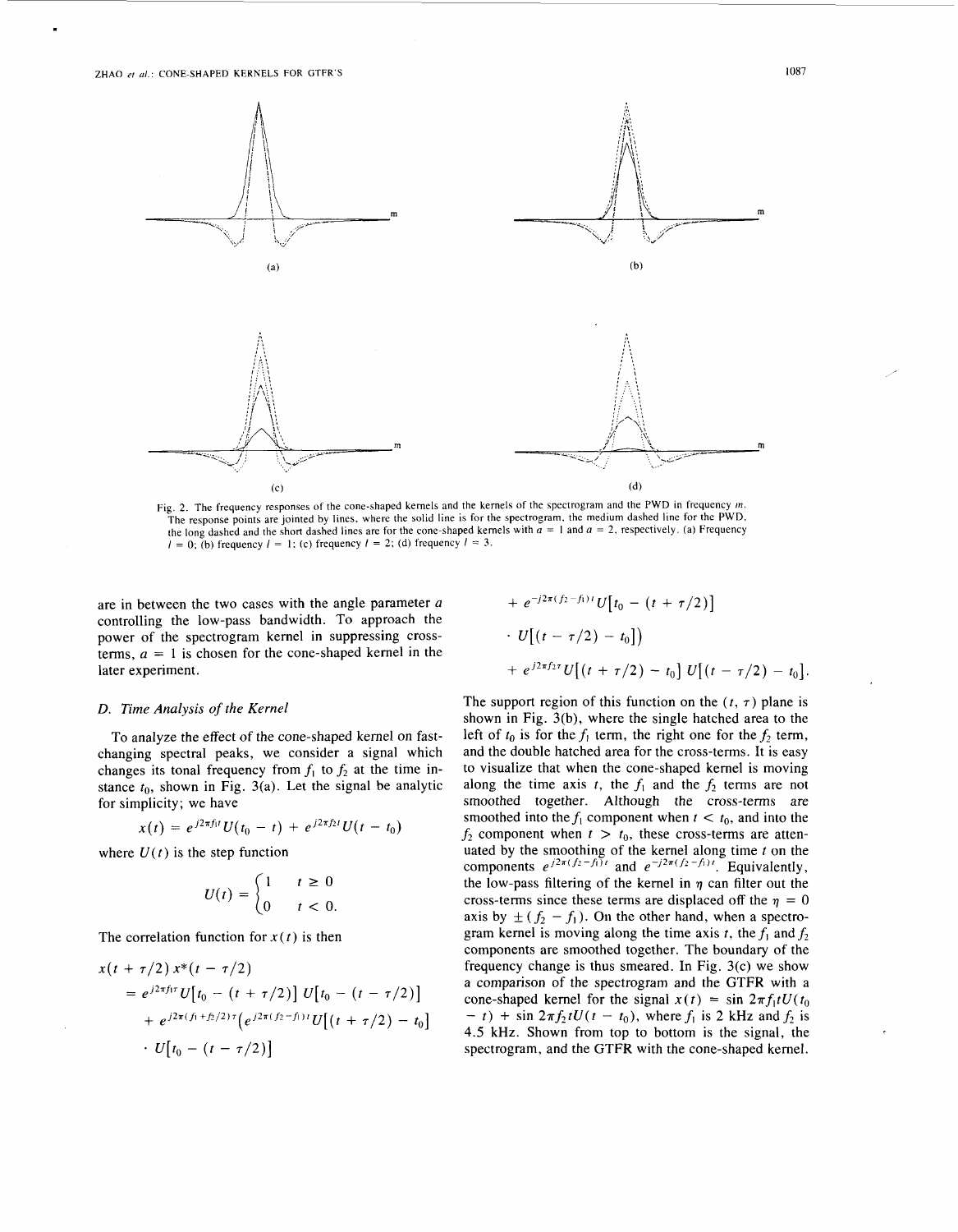

Fig. **3.** Tracking a signal frequency change: the GFTR with a cone-shaped kernel does not smooth the **two** frequencies disjoint in time, whereas the spectrogram does. (a) The signal  $x(t)$  with frequency  $f_1$ ,  $t < t_0$  and  $f_2$ ,  $t_0$ . (b) The support region of  $x(t + \tau/2) x^*(t - \tau/2)$ , where the horizontal strip illustrates the tapering in *r.* The single hatched area to the left of  $t_0$  has the  $f_1$  term, the right one has the  $f_2$  term, and the double hatched area has the cross-terms. *(c)* The comparison of the spectrogram to the GTFR with a cone-shaped kernel, where the signal has  $f_1 = 2$ kHz,  $t < t_0$  and  $f_2 = 4.5$  kHz,  $t > t_0$ . From top to bottom are the signal, the spectrogram, and the GTFR with a cone-shaped kernel. The horizontal axis is time and the vertical axis is frequency. The sampling frequency is **20** kHz. the window is Gaussian with length of 64 samples. and the analysis interval is 2 samples. The DFT size of the GTFR with a cone-shaped kernel is **128** and that of the spectrogram is 256.

For signals with imbedded zero intervals, it is sometimes important that finite time support holds in its GTFR. Let a zero interval of a signal be of length *2,* and the kernel window length be *M*; the sufficient condition to maintain the zero interval in the GTFR with a cone-shaped kernel is  $M - 1 \leq Z$ . An equivalent statement is that the GTFR at time *n* is zero as long as  $x(n + k) x^*(n - k$ maintain the zero interval in the GTFR with a cone-shaped GTFR at time *n* is zero as long as  $x(n + k) x^*(n - k)$ 's are zero for  $|k| \le L$ , where  $L = (M - 1)/2$ . kernel is  $M - 1 \leq Z$ . An equivalent statement is that the

## *E. Computation Algorithm*

Spectrograms are commonly computed by short time FFT, and the number of frequency bins is usually a power of 2. Using the definition of the discrete GTFR in *(3),*  however, the window length *M* needs to be odd to maintain a real GTFR, thus, an FFT with radix 2 cannot be used directly to compute the GTFR's. Here we present an algorithm for the GTFR's with the cone-shaped kernels to maintain real transforms while utilizing an FFT of radix *2* in the transform computation.

Let  $p = n - n'$ ; using a continuous frequency variable  $\theta$  in (3) gives

$$
C_x(n, \theta; \phi) = 2 \sum_{p=-L}^{L} \sum_{k=-L}^{L} \phi(p, k) \cdot x(n - p + k) x^*(n - p - k) e^{-jk\theta}.
$$

Using  $(8)$  with  $a = 1$ , we have

$$
C_x(n, \theta; \phi)
$$
  
=  $2 \sum_{k=-L}^{L} g(k) e^{-jk\theta} \sum_{p=-|k|}^{|k|} x(n-p+k)$   

$$
\cdot x^*(n-p-k)
$$
  
=  $4 \sum_{k=0}^{L} \hat{g}(k) \cos(k\theta)$   

$$
\cdot \left\{ \sum_{p=-|k|}^{|k|} x(n-p+k) x^*(n-p-k) \right\}
$$
  
=  $4 \sum_{k=0}^{L} \hat{g}(k) y(n, k) \cos(k\theta)$  (10)

where

$$
\hat{g}(k) = \begin{cases} 0.5 \ g(k) & k = 0 \\ g(k) & \text{otherwise} \end{cases}
$$

and

$$
y(n, k) = \sum_{p=-|k|}^{|k|} x(n-p+k) x^{*}(n-p-k).
$$

Note that (10) can now be formulated as the real part of a standard DFT which can be computed with an FFT of radix 2 without affecting the realness of the GTFR, i.e.,

$$
C_x(n, \theta; \phi) = 4 \operatorname{Re} \left( \sum_{k=0}^{L} \hat{g}(k) y(n, k) e^{-jk\theta} \right)
$$

For example, with  $M = 2^q - 1$ , we can quantize  $\theta$  into intervals of length  $2\pi/2^q$ .

### **IV. EXPERIMENTAL** RESULTS

For comparing the GTFR with the cone-shaped kernels (abbreviated below as GTFR-CK) to the spectrogram and the PWD, experiments were performed on simulated data and real speech. The computing facility was a Symbolics **3640** with Zetalisp running **ISP** [ 1 **I].** Parameters used in the experiments were a sampling frequency of 20 kHz; an angle parameter  $a = 1$  for the cone-shaped kernel; and the Gaussian windows  $h(k) = e^{-\alpha k^2}$  and  $g(k) = e^{-2\alpha k^2}$ , where  $g(\pm L) = 0.01$ . The window length and analysis interval for the GTFR-CK, the PWD, and the spectrogram were the same within each experiment, and the FFT bin sizes of the GTFR-CK and PWD were half of that of the spectrogram since the folding frequencies of the former two are at  $\pi/2$ , and that of the spectrogram is at  $\pi$ . In the time-frequency displays, the horizontal axis repre-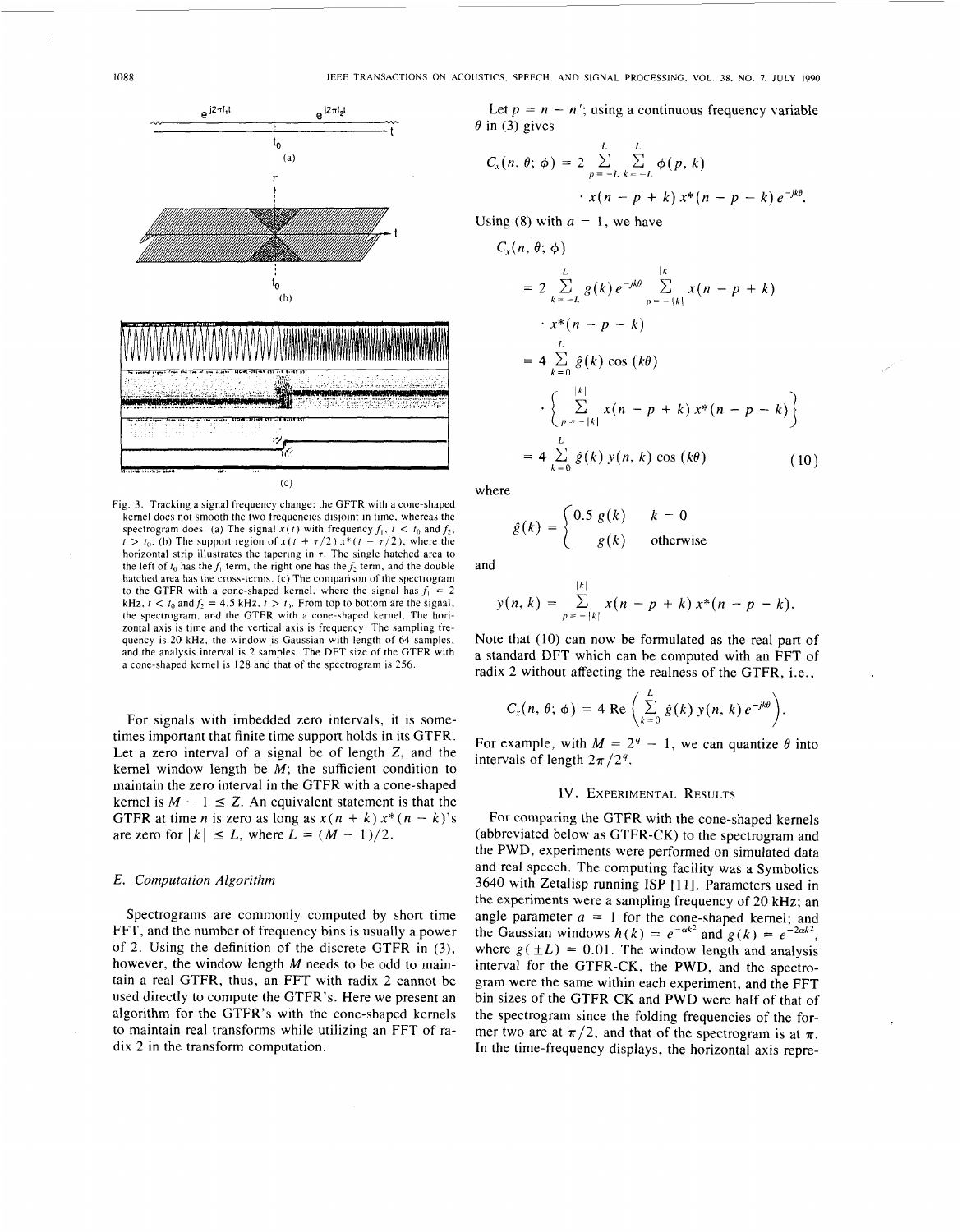





the signal spectrum and preserving the signal onset times. The frequency was *2.2* **kHz,** the pulse width was 100 samples. and the zero interval was 70 samples. The window length was 64 samples and the FFT bin size was 128 for the GTFR-CK. (a) Signal. (b) Spectrogram. (c) PWD. (d) GTFR-CK.

sents time and the vertical axis represents frequency from 0 to *5* kHz. For display purpose, negative values of the GTFR-CK and PWD were set to zero.

*Experiment 1:* This experiment illustrates the spectral enhancement capability of the GTFR-CK. The data were simulated two-tone signals of **3.0** and 3.08 kHz. The window length was 128 samples, and the FFT bin size was 128 for the GTFR-CK. In Fig.  $4(a)-(c)$  are shown the spectral profiles of a time frame. We observe that the spectrogram does not resolve the two spectral peaks, the PWD is better but has a spike of interference at dc, and the GTFR-CK gives two distinct spectral peaks. The effect of lateral inhibition is also seen in the GTFR-CK where the small negative sidelobes sharpened the prominent positive peaks.

*Experiment 2:* This experiment illustrates the simultaneous spectral enhancement and finite time support of the GTFR-CK. The signal was a simulated single tone pulse series shown in Fig. 5(a). The frequency was **2.2** kHz, the pulse width was 100 samples, and the zero interval

was 70 samples. The window length was 64 samples and the FFT bin size was **128** for the GTFR-CK. The timefrequency representations are shown in Fig. 5(b)-(d) for the spectrogram, the PWD, and the GTFR-CK, respectively. The spectrogram gives a smoothed picture in both time and frequency, the PWD maintains the time support of the signal but produces complicated patterns, and the GTFR-CK maintains the time support of the signal and at the same time gives a clear-cut spectrum line.

*Experiment* 3: This experiment demonstrates the power of the GTFR-CK in tracking fast-changing spectral peaks of a simulated signal  $x(t) = \sin [A(\beta t - \nu \cos \beta t)] +$  $\sin [A(\beta t + \nu \cos \beta t)],$  i.e., a mixture of two FM components with the instantaneous frequencies  $\omega_1(t) = A\beta(1)$ + *v* sin  $\beta t$ ) and  $\omega_2(t) = A\beta(1 - v \sin \beta t)$ . The parameters were  $\beta = 100\pi$ ,  $A = 50.0$ , and  $\nu = 0.6$ . The signal duration was 100 ms. The window length was **32** samples, analysis interval 2 samples, and the FFT size was **128** for the GTFR-CK. From top to bottom of Fig. 6(a)- (d) are shown the signal, the spectrogram, the PWD, and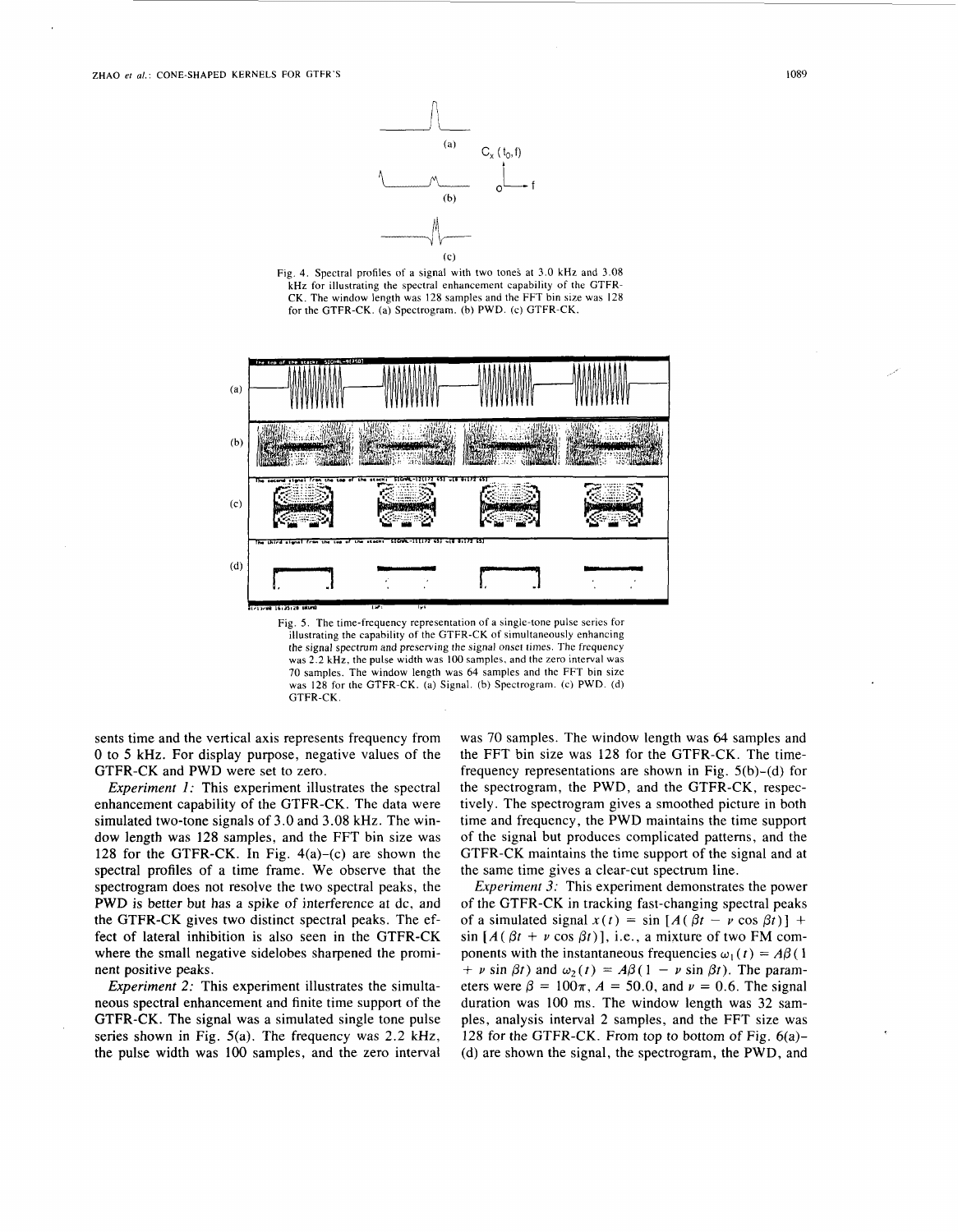

Fig. 6. The time-frequency representations of a mixture of two **FM** components for illustrating the capability of the GTFR-CK in tracking fast changing spectral peaks. The signal was  $x(t) = \sin [A(\beta t - \nu \cos \beta t)]$ + sin  $[A(\beta t + \nu \cos \beta t)]$ . The parameters were  $\beta = 100\pi$ ,  $A = 50.0$ . and  $\nu = 0.6$ . The signal duration was 100 ms. The data window length was 32 samples, analysis interval *2* samples, and the FFT size was 128 for the GTFR-CK. (a) Signal. (b) Spectrogram. (c) PWD. (d) GTFR- $CK$ 



Fig. 7. The time-frequency representations of speech for illustrating the potential power of the GTFR-CK in application to speech analysis. The speech signal was "that you" spoken by a female speaker. The signal duration was 154 ms and was low-pass filtered at *5* kHz. The window length was 64 samples, analysis interval 8 samples, and FFT size was **128** for the GTFR-CK. (a) Signal. (b) Spectrogram. (c) PWD. (d) GTFR-CK.

the GTFR-CK. The GTFR-CK consistently maintains clear tracks of the spectral peaks whether or not the signal frequency is changing slowly or rapidly, the spectrogram smears the spectrum heavily, and the PWD suffers from a distorted display due to the interfering cross-terms.

*Experiment 4:* This experiment demonstrates the potential power of the GTFR-CK applied to speech analysis. The speech signal was "that you" spoken by a female speaker, and its waveform is shown in Fig. 7(a). The signal duration was 154 ms and was low-pass filtered at *5*  kHz. The window length was 64 samples, analysis interval **8** samples, and FFT size was **128** for the GTFR-CK. Fig. 7(b)-(d) displays the spectrogram, the PWD and the GTFR-CK from top to bottom. Again, the PWD is interfered by cross-terms, and the GTFR-CK shows located formant tracks much more precisely than the spectrogram. **A** very prominent demonstration is in the low energy coarticulation between "that" and "you", where the for